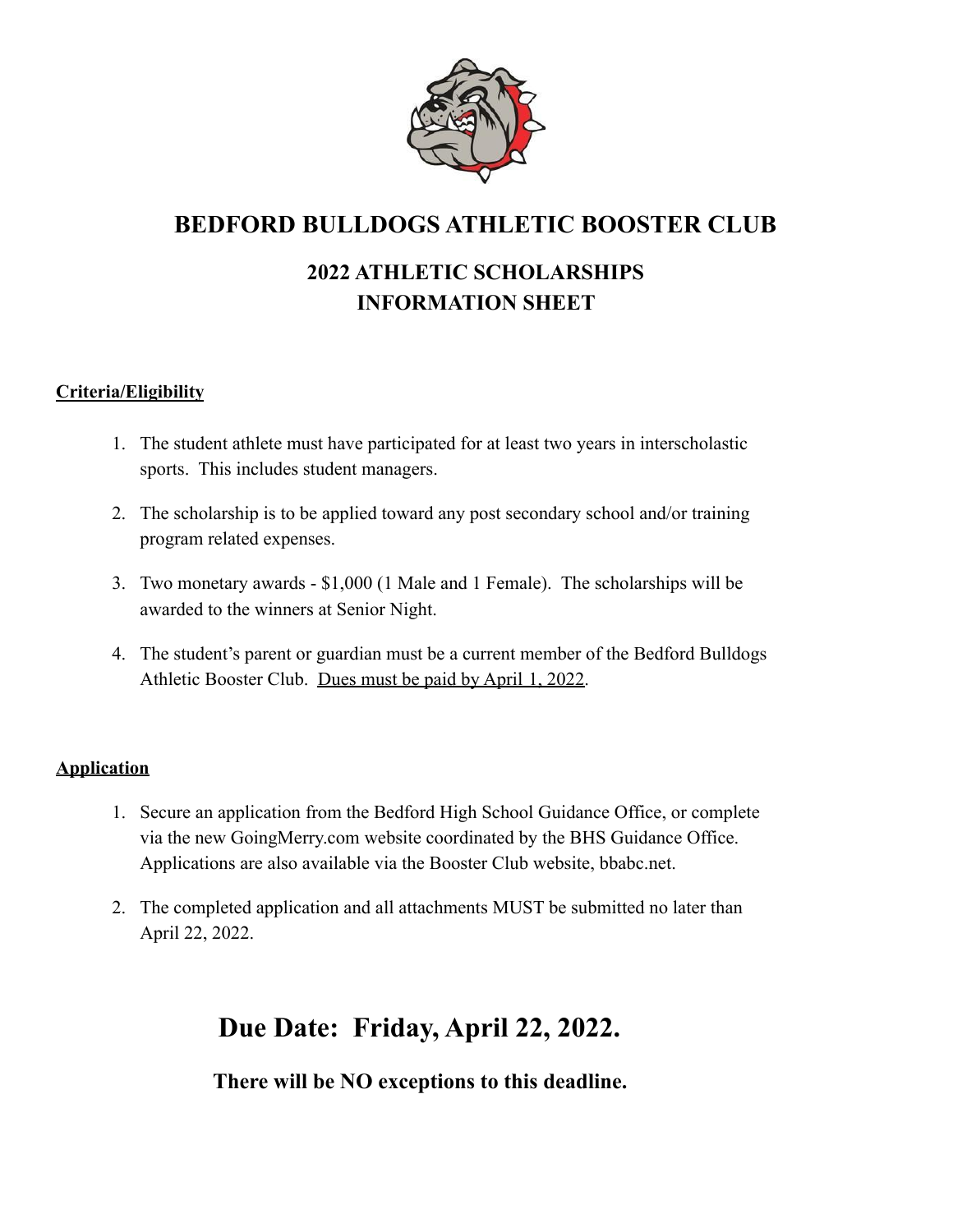

## **BEDFORD BULLDOGS ATHLETIC BOOSTER CLUB**

### **2022 ATHLETIC SCHOLARSHIPS APPLICATION**

- 1. Please type your essay and follow the directions as instructed. For anonymity purposes, your name will only appear on this page of the application.
- 2. **All applications must be completed and submitted no later than the end of the school day on Friday, April 22, 2022.**
- 3. On a separate piece of paper that shows only your student ID#, please submit an essay of 300 words on the following: **"Describe your most memorable athletic experience at BHS"**
- 4. On the attached sheet entitled "4. List Student Activities" check off your team involvement by year. At the bottom of the form, add any additional athletic awards not included above.

| <b>Student Name</b> | <u> 1989 - Johann Stein, mars an de Brazilian (b. 1989)</u> |  |  |  |  |  |
|---------------------|-------------------------------------------------------------|--|--|--|--|--|
|                     |                                                             |  |  |  |  |  |
|                     |                                                             |  |  |  |  |  |
| <b>Phone Number</b> | Student ID#<br><u> 1990 - John Stone, mars et al. (</u>     |  |  |  |  |  |
| Student Signature   |                                                             |  |  |  |  |  |
|                     | <b>Parents/Guardian listed as Booster Club Member:</b>      |  |  |  |  |  |
|                     |                                                             |  |  |  |  |  |